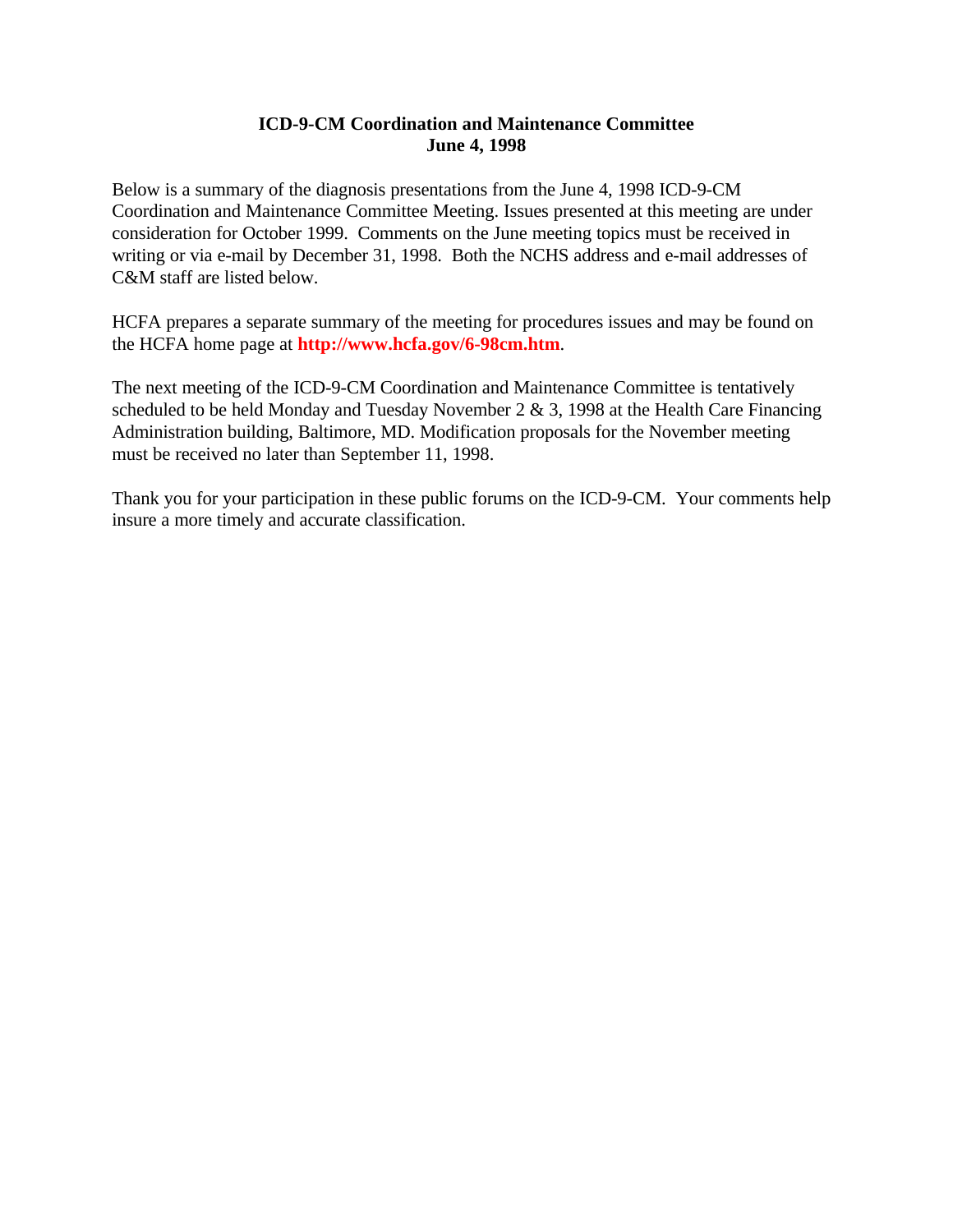ICD-9-CM Volume 1 and 2, Diagnosis Coding Issues

Mailing Address:

National Center for Health Statistics Coordination and Maintenance Committee 6525 Belcrest Road, Room 1100 Hyattsville, Maryland 20782

| Donna Pickett:             | Room 1100                     | $(301)$ 436-7050 x142                                      |
|----------------------------|-------------------------------|------------------------------------------------------------|
|                            | FAX                           | $(301)$ 436-4233                                           |
|                            | E-mail: $dfp4@cdc.gov$        |                                                            |
| Amy Blum:                  | Room 1100                     | $(301)$ 436-7050 x164                                      |
|                            | FAX.                          | $(301)$ 436-4233                                           |
|                            | E-mail: $alb8@cdc.gov$        |                                                            |
| David Berglund:            | Room 1100 (301)-436-4253 x163 |                                                            |
|                            | FAX.                          | $(301)$ 436-4233                                           |
|                            | E-mail: $zhc2@cdc.gov$        |                                                            |
| <b>NCHS ICD Home Page:</b> |                               | http://www.cdc.gov/nchswww/about/otheract/icd9/icd9hp2.htm |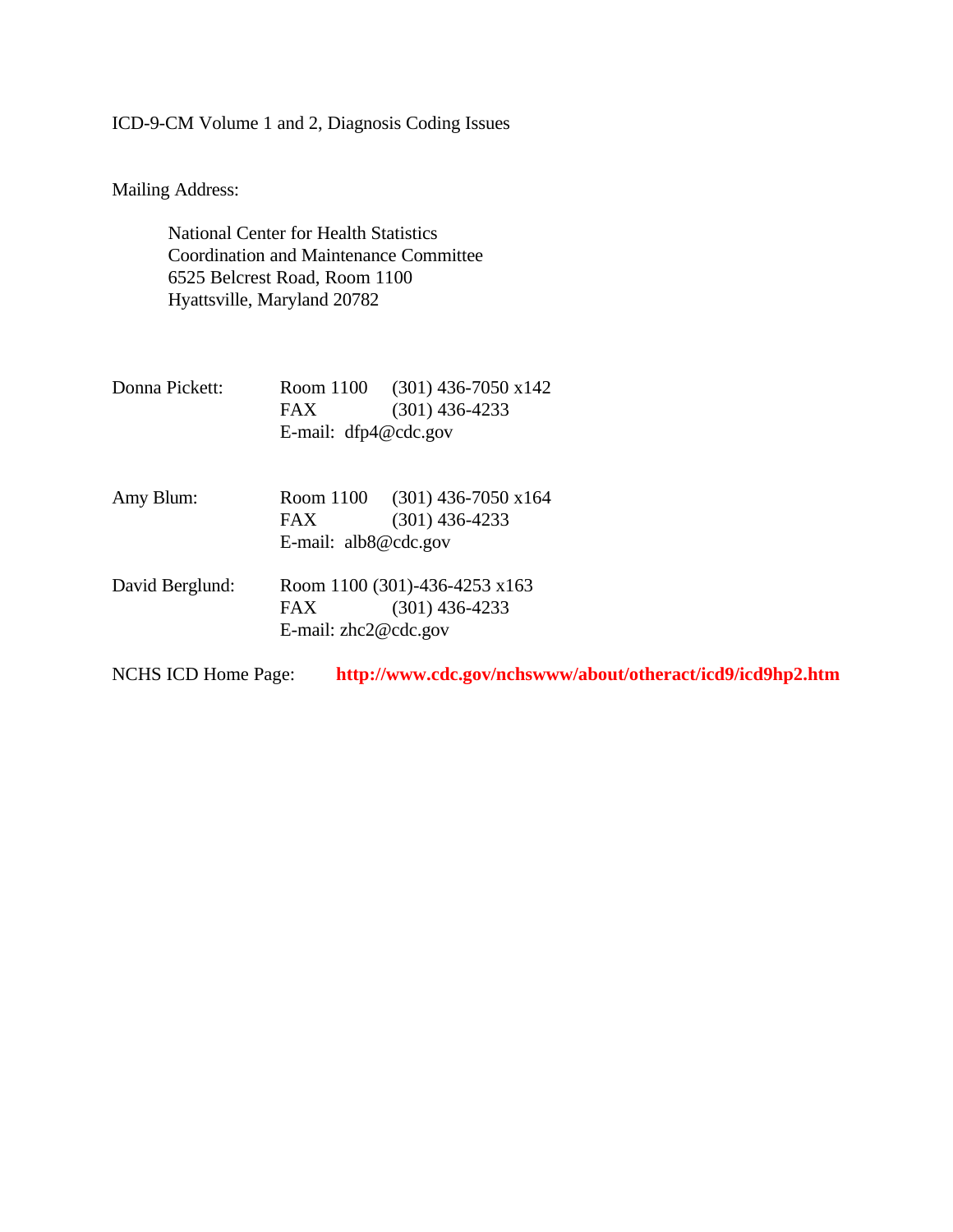### **SUMMARY**

# ICD-9-CM Coordination and Maintenance Committee

## Volumes 1 and 2, Diagnostic Presentations

June 4, 1998

### Welcome and Announcements

Donna Pickett welcomed all in attendance to the diagnosis portion of the C&M meeting. She then made a few announcements regarding meeting issues. She announced that the official October 1, 1998 addenda had been released and was available through the AHA Central Office and will be posted on the NCHS homepage. She asked that any errors on the addenda be reported to NCHS. An errata with corrections and changes to the alphabetic index of the addenda will be released shortly.

Continuing Education certificates were available at the conclusion of the meeting.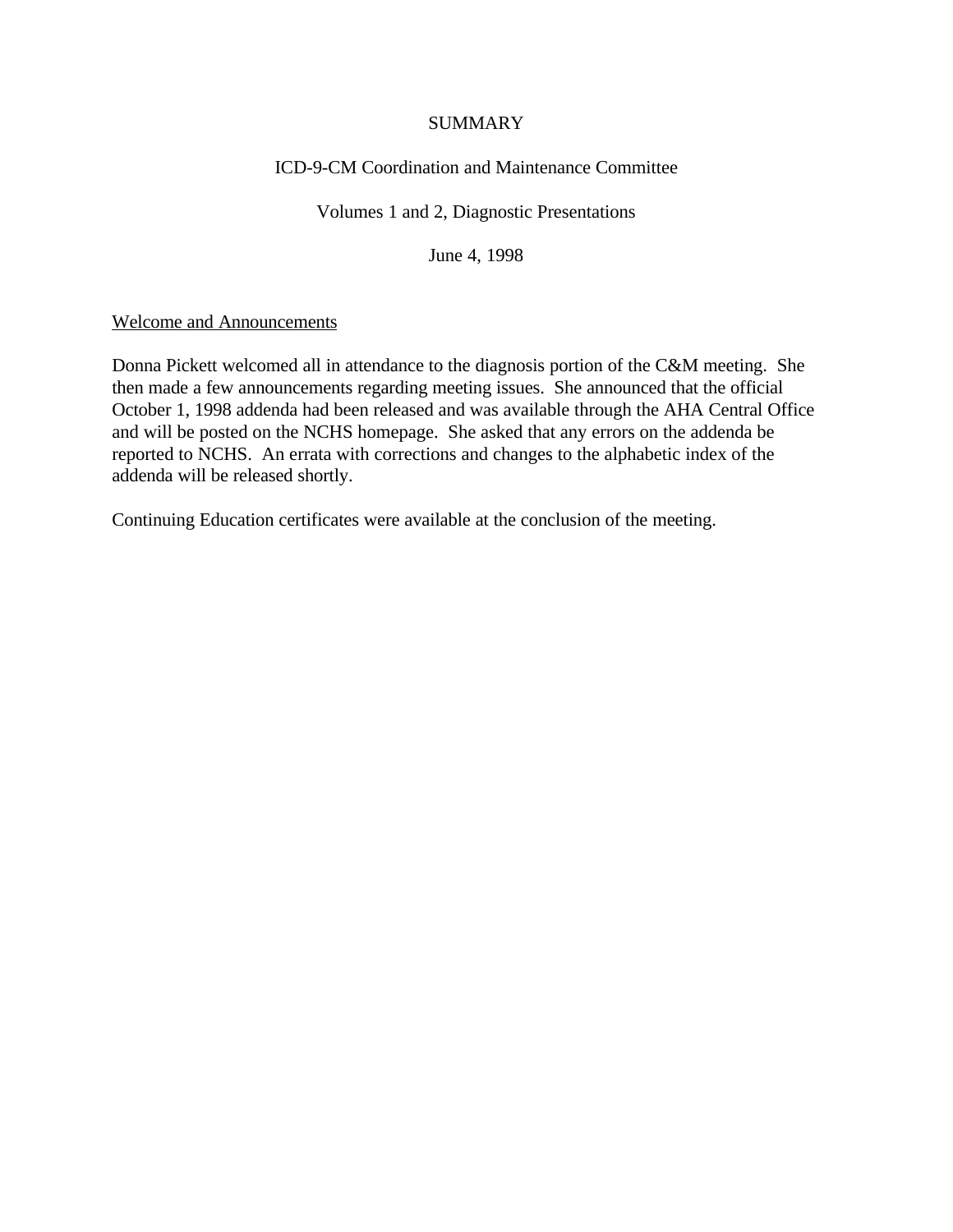# SUMMARY OF COMMENTS AND DISCUSSION OF VOLUMES 1 AND 2 TOPICS

The following topics were presented at the meeting. (see attached topic packet)

### Status-post low birth weight

There was a question of whether low birth weight should be a status or a history. Code V13.7, History of perinatal problems, is an existing code and there was concern that there would be confusion over the two concepts. It was explained that a status code would be used should the patient have an existing problem attributable to low birth weight. The history code would only be used if the patient suffers no continued effects from being small at birth, the history code being used strictly for tracking purposed. This distinction is outlined in the V code article published in Coding Clinic 4th quarter 1996.

Several audience members requested that an excludes note be included in the proposal to prevent any confusion. This has been added.

### Disseminated superficial actinic porokeratosis (DSAP)

The original proposal on this topic from 1995 will be included with this summary. There were no comments on this proposal.

### Adult failure to thrive

A member of the audience asked if this was not the same concept as cachexia that has an existing code? Dr. Berglund, the NCHS medical officer, explained that adult failure to thrive is less severe, and possibly a precursor to cachexia. Many in the audience acknowledged that the term failure to thrive is seen commonly on adult patients medical records. The question was asked, how is a coder to know what the physician means when using the term? Should a physician document failure to thrive, that is what is to be coded. The coder is not responsible for interpreting physician documentation.

John Muldoon, representing the National Association of Children's Hospitals, stated that code 783.4, Lack of expected normal physiological development, has many diverse concepts in it and expanding it instead of just modifying the code title might be useful. This suggestion will be considered.

#### Intestine transplantation

There were no comments on this proposal.

#### Nodular prostate

There were no objections to this proposal but participants were asked to review it closely and provide comments in writing because of the complexity of the modifications. The question was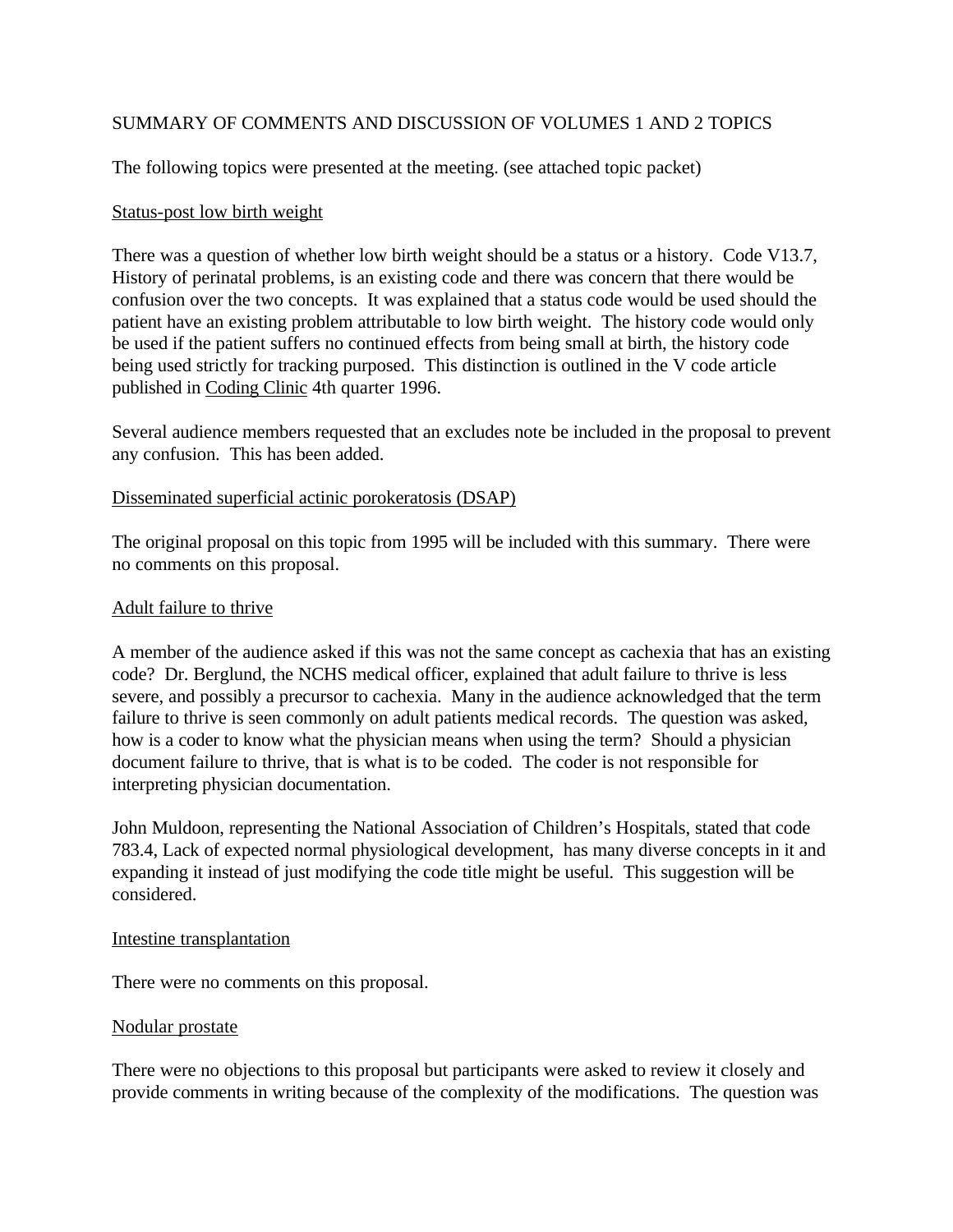raised as to why some benign neoplasms of the prostate are included in code 600 and others are in 222.2 and exactly which neoplasms are included in code 222.2. It was explained that the ICD has historically grouped certain benign neoplasms to the body system chapters, such as adenomas of the prostate and leiomyomas of the uterus. This is continued in the ICD-10. There are other specified types of benign neoplasms of the prostate that are included in code 222.2 The National Cancer Institute had been called regarding this. The response is pending.

A member of the audience asked what code would be assigned for the diagnosis PIN (Carcinoma in situ of the prostate?)? This diagnosis was not recognized by anyone else in attendance and it was requested that a copy of the pathology report be sent to NCHS for review.

## **Cyclosporiasis**

Some audience members expressed support for the proposal. There were no additional comments on this proposal.

## Screening codes

The proposal on additional screening codes was well received. There was one question on the title of code V67.01, Follow-up vaginal pap smear status-post hysterectomy for malignant condition. It was suggested that the title be revised to read follow up examination following hysterectomy for malignancy with the vaginal pap smear being an inclusion term. This change would then not limit the code to just visits for vaginal pap smears. This suggestion will be discussed with staff from the American College of Obstetrics and Gynecology, who submitted the original proposal.

## Reasons for visits to dialysis centers

There were several comments on this proposal. First, there was discussion on the concept of anemia in chronic disease. Many acknowledged that it is a diagnostic term documented frequently but there is confusion as to how it should be properly used. It was asked whether this code should be used in conjunction with a more specific anemia code to identify the type of anemia or whether all other anemia codes need to be excluded from this category? This is a guideline issue that will need to be considered with this proposal.

For the proposed new code titled, Encounter for prescribed drug blood levels a member of the audience suggested that the title be revised to read encounter for therapeutic drug monitoring. She stated that this is the term currently used to explain lab tests to verify prescribed drug levels in the blood, which is the intent of the new code. This suggestion has been incorporated into the proposal.

The audience was asked to fully review this proposal and provide comments because the proposal has many important concepts for consideration. Most of the new codes being proposed can be used for all types of patients, not just dialysis patients.